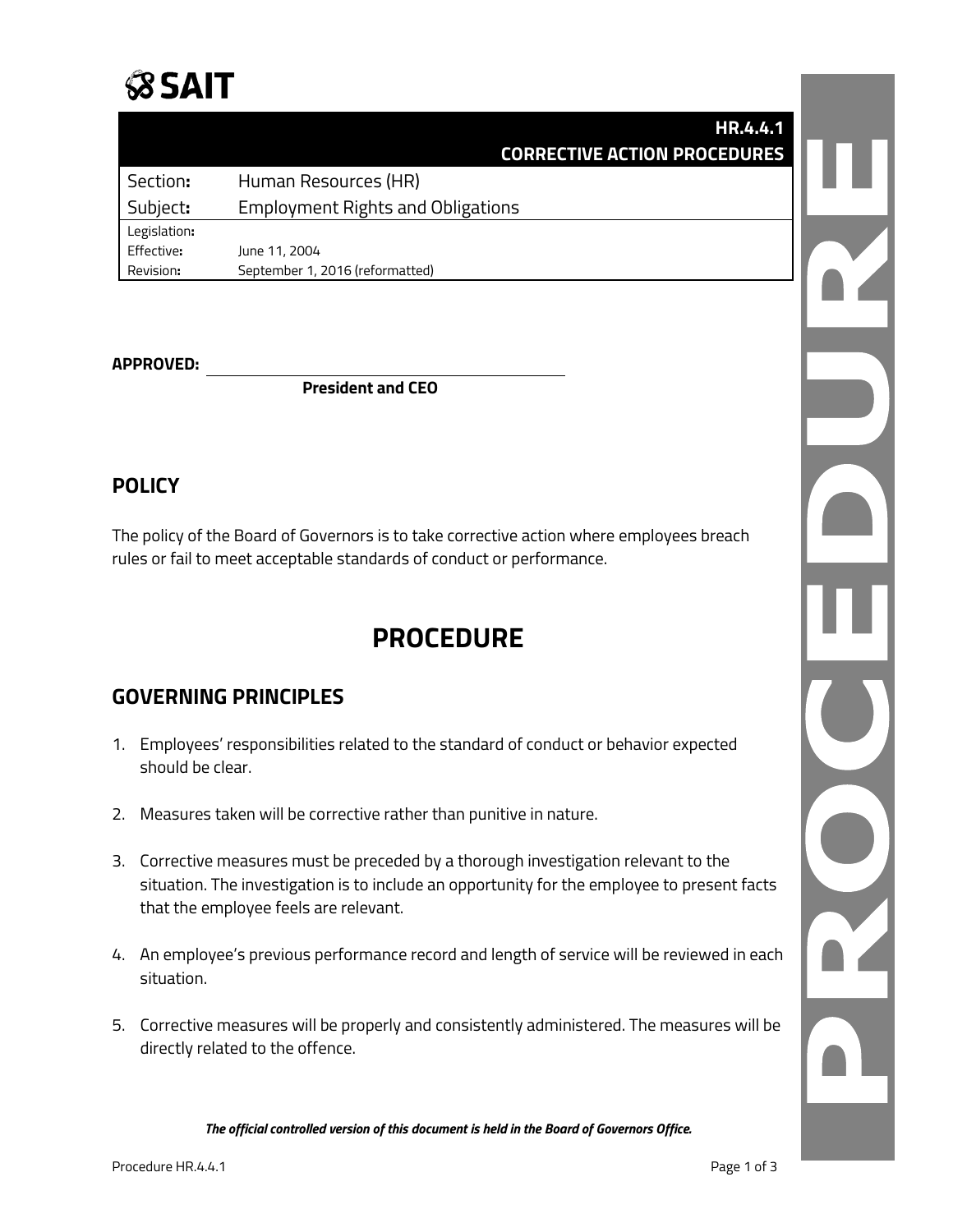

6. Corrective measures will be administered by the employee's immediate manager/supervisor, in private.

### **PROCEDURE**

- 1. It is necessary and appropriate to clarify for employees their particular responsibilities related to the standard of conduct or behavior expected. Such a clarification is not considered a corrective measure and would be particularly appropriate where the standard or rule is not clear, or where SAIT has previously condoned this type of conduct.
- 2. Normally there are progressive steps in administering corrective measures. The choice of which step(s) to take is determined by the nature and gravity of each incident or set of circumstances.
- 3. The progressive corrective measures steps may be:
	- a) Written warning;
	- b) Suspension;
	- c) Dismissal.

In addition, demotion can be used in certain circumstances as a corrective measures response.

- 4. The following list is not exhaustive, but gives examples of reasons for corrective measures/dismissal:
	- a) Theft;
	- b) Insubordination;
	- c) Disregard for safety regulations;
	- d) Physical violence on supervisors, employees, students or clients;
	- e) Falsification of records or documents;
	- f) Sexual harassment;
	- g) Deliberate disregard for policies and procedures;

*The official controlled version of this document is held in the Board of Governors Office.*

 $\frac{1}{\sqrt{2}}$